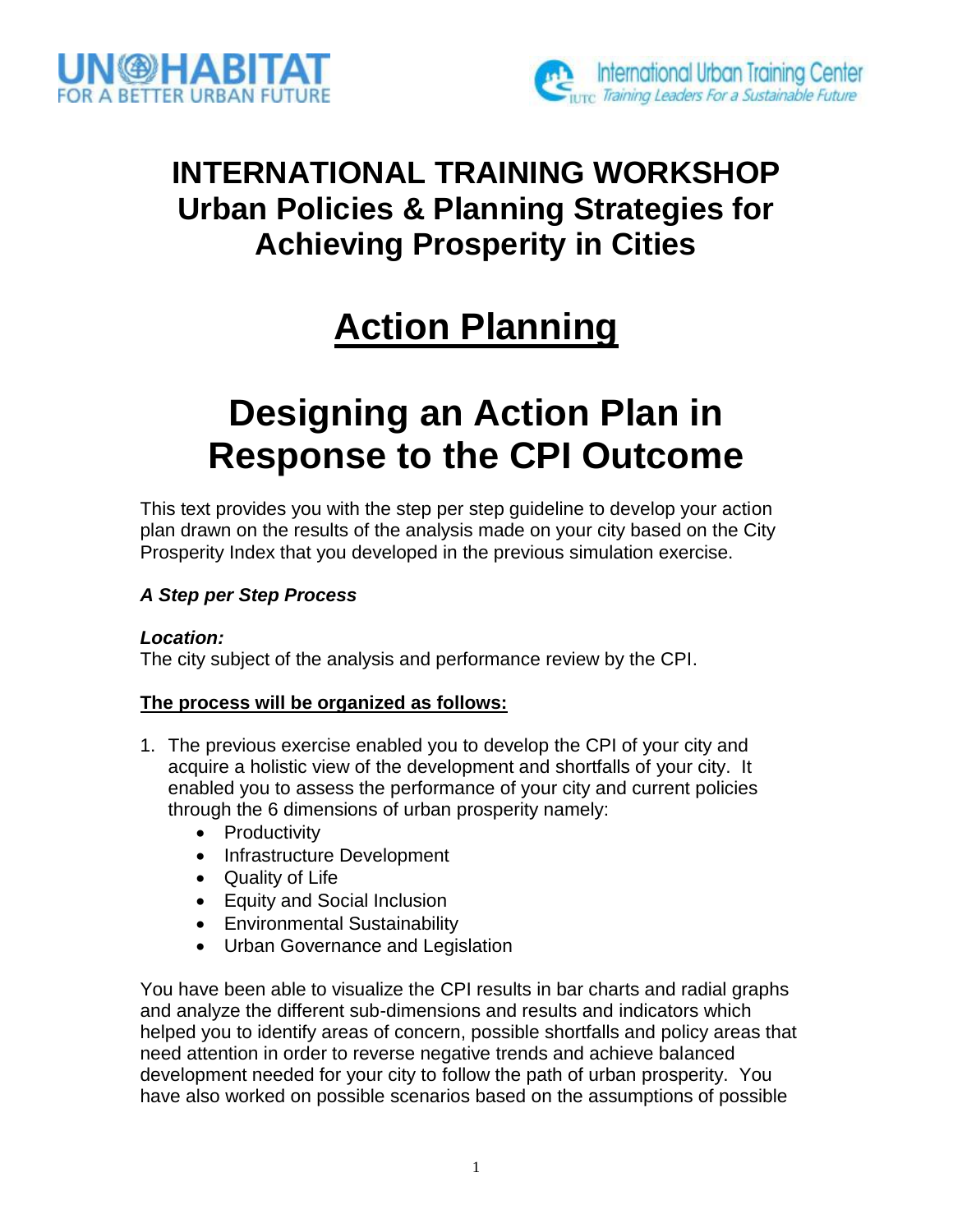



outcomes that certain sub-dimensions and indicators can improve to a certain target.

- 2. **This second stage of the exercise** focuses now on the shortfalls in the performance of the city as identified by the CPI. These are areas that show current and future problems that may hinder the city to achieve a path of prosperity. You need to identify the area of concern and start developing an action plan that will be comprised of the following steps:
	- Identification of the problem area and policy decision area
	- Identification of the key problem and the roots of the problem
	- Prioritize the problem that your action plan will address (make a choice)
	- Define the objective of the action plan, identifying the ultimate goal of your action plan
	- Develop a strategy to achieve the objective of your action plan, explaining how you intend to go about your means, resources, institutions and obstacles to reach your goals.
	- Make a stakeholders analysis to assure that you have mapped all actors, individuals, institutions, organizations that must be considered for the success of the action plan, and identify who is the one responsible for the planning and management of the action plan implementation.
	- List the activities and their outcomes that help in the achievement of the action plan
	- Identify the sources of funding, resources, finance, so that you are assured that there are resources identified or mobilized for supporting the action plan.

### **STEPS**

- 1. **Prepare a rapid SWOT Analysis** in case you are not very clear about the development context under which your action plan will be implemented. The SWOT analysis is a very useful tool to help you refine your analysis and unpack the development conditions under which your action plan will be implemented. The SWOT analysis will help you define the opportunities for actions and delineating a development scenario by identifying the Strengths, Weaknesses (internal to the problem, to the organization, the policy area), Opportunities and Threats (external to the problem, the organization, the policy area).
- 2. **Make a Problem Analysis:** Define the key problem within the policy area and problem area related to the dimension and/or sub-dimension of the CPI where shortfalls have been detected. Use the form/guideline attached to help you clarify the problem and its nature: What is the problem? Why is it a problem? Whose problem is that? Where is it? When it is? Etc.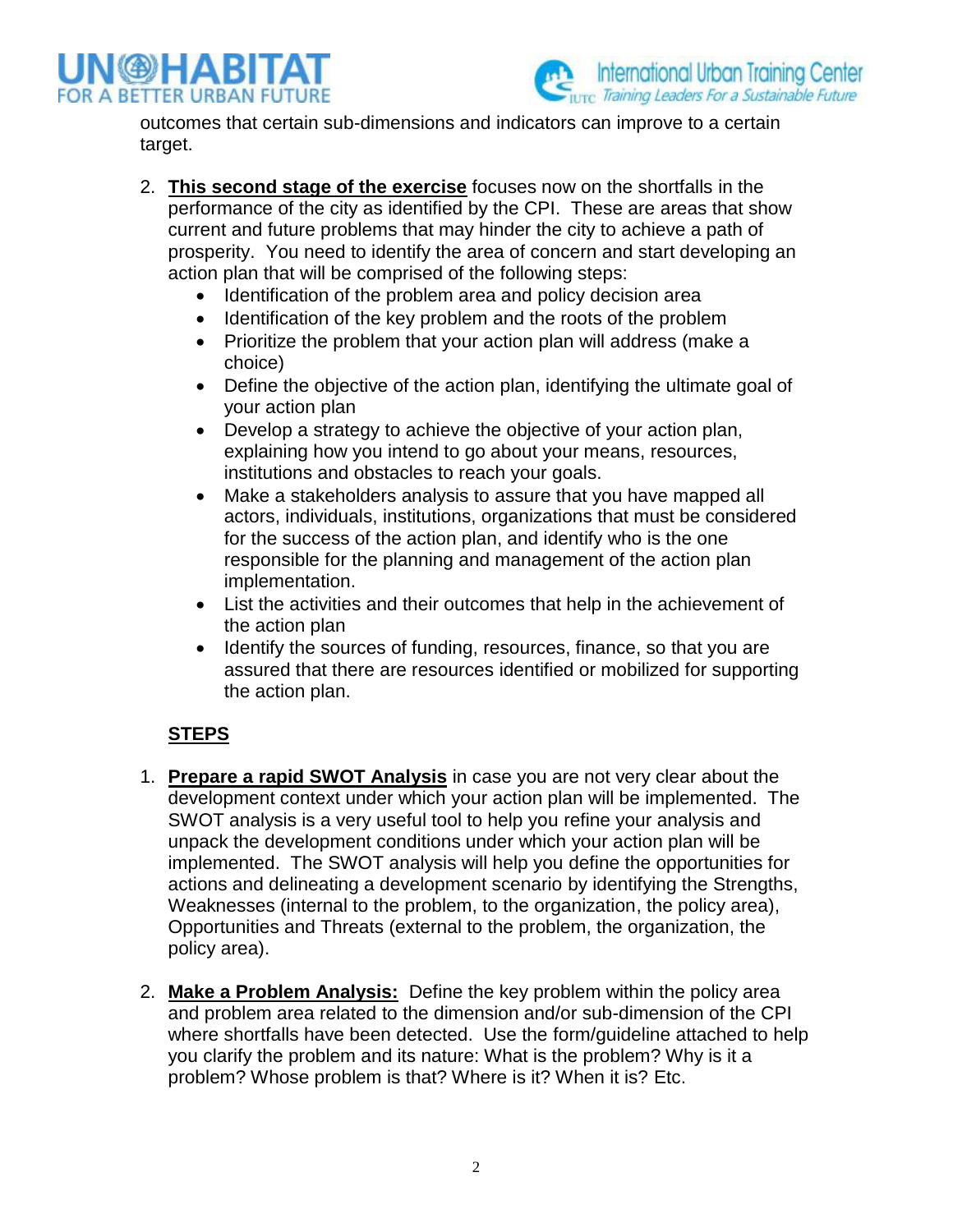



- 3. **Set the Objective:** Based on the results of the previous step, you now must define the objective(s) of the action plan. The objective of the action plan must address the central problem and is closely related to it. Use the form/guideline attached to help you clarify your objective setting.
- 4. **Define and Describe the Strategies:** it is important to elaborate on the strategies and explain how you intend to use your institutional resources, financial resources, and mechanisms to surpass obstacles and achieve the goals set for the action plan. Here is the step where you will respond to the question how, how to mobilize resources and support, and how to use institutional and regulatory mechanisms to achieve the goal set by the action plan.
- 5. **Define and Describe the Actions and Activities:** At this stage you must start thinking of the different actions and activities that comprise your action plan. Here is where different activities and strategic actions are shaped in a way that will comprise the implementation soul of your action plan. Prepare a list of all activities and place them under each strategic action.
- 6. **Define Tasks, Responsibilities, Time and Duration:** if you have gone this far with your action plan, then it is time to start defining clear tasks and responsibilities to different organizations, institutions, departments that are responsible for these actions. Reflect on the time and duration so that the action plan gets real ground for implementation. Organize a table/matrix where you list the name of each strategic action on the top and list all activities underneath in one column, another column by whom/who is responsible, duration, and timetable.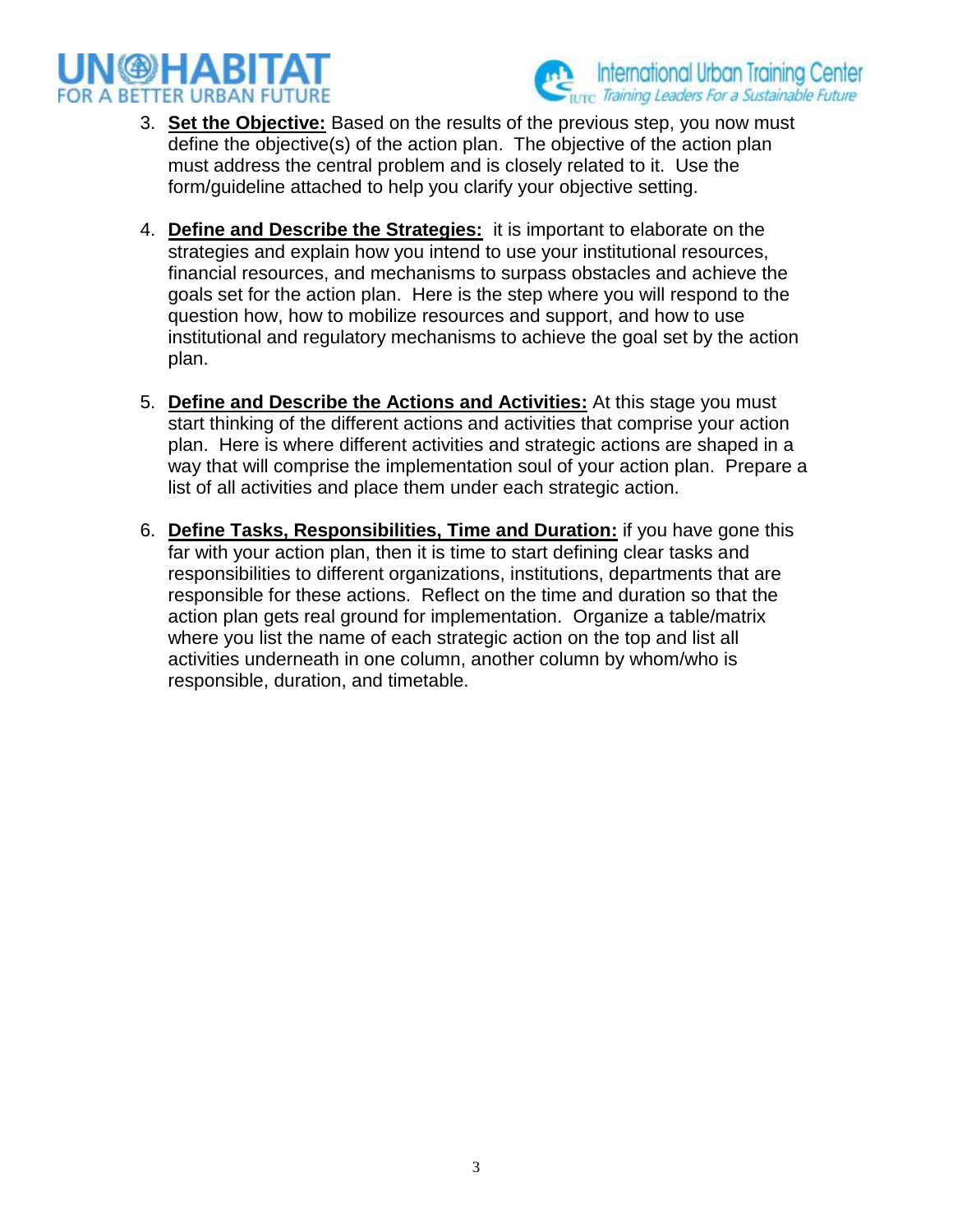



## **SWOT ANALYSIS**

| <b>ASPECT</b>      | PRELIMINARY ASSESSMENT |
|--------------------|------------------------|
| <b>Strength</b>    |                        |
| Weaknesses         |                        |
| <b>Opportunity</b> |                        |
| <b>Threats</b>     |                        |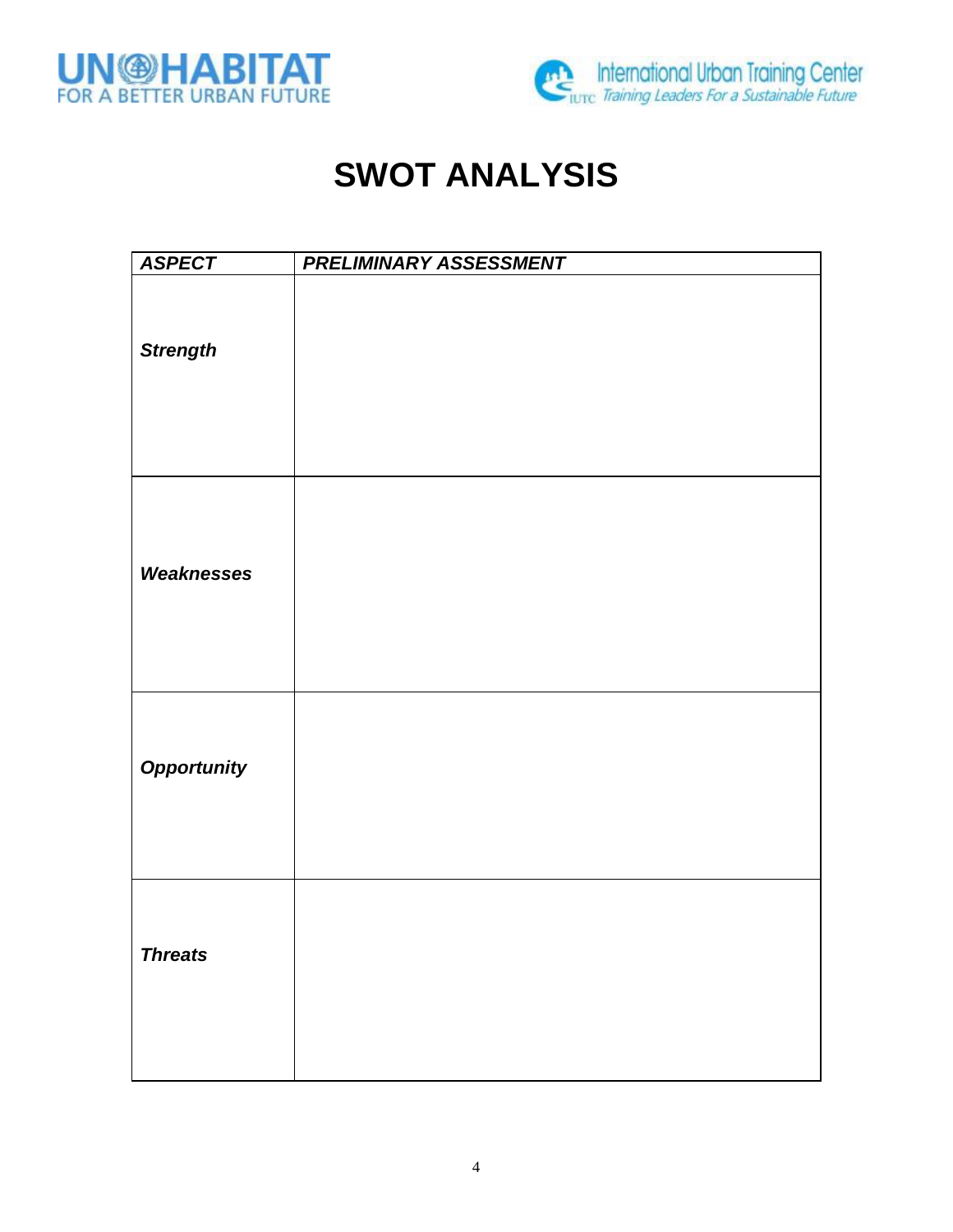



## *DEFINING THE FOCUS OF THE PROBLEM*

**INSTRUCTION:** Individually, prior to start the group discussion, try to think methodically and systematically about the problem with the support of this basic questionnaire. It is only meant to support your thinking through the problem and to help you to clarify how you really perceive the problem.

### 1 **What is the PROBLEM ?**

#### **(Write a rough description and underline key words and phrases)**

……………………………………………………………………………………………………… ……………………………………………………………………………………………………… ……………………………………………………………………………………………………… ……………………………………………………………………………………………………… ……………………………………………………………………………………………………… ……………………………………………………………………………………………………… ………………………………….…………………….

### *2. Why is it a problem? What would it look like if it were solved?*

……………………………………………………………………………………………………… ……………………………………………………………………………………………………… ……………………………………………………………………………………………………… ……………………………………………………………………………………………………… ……………………………………………………………………………………………………… ……………………………………………………………………………………………………… …………………………………………………………

### **3 Whose problem is it ? Who owns it?**

……………………………………………………………………………………………………… ……………………………………………………………………………………………………… ……………………………………………………………………………………………………… …………………………………………

**Who would be interested in a solution? - name individuals/organizations who might be willing to put some effort into finding a solution**

……………………………………………………………………………………………………… ……………………………………………………………………………………………………… ………………………………………………

**Who would be the most important person or group** ?

……………………………………………………………………………………………………… ………………………………………………………………………………………………………

………………………………………………

**4. Where is it a problem? The whole neighbourhood / part of the neighourhood or part of the surrounding district?**

……………………………………………………………………………………………………… ………………………………………………………………………………………………………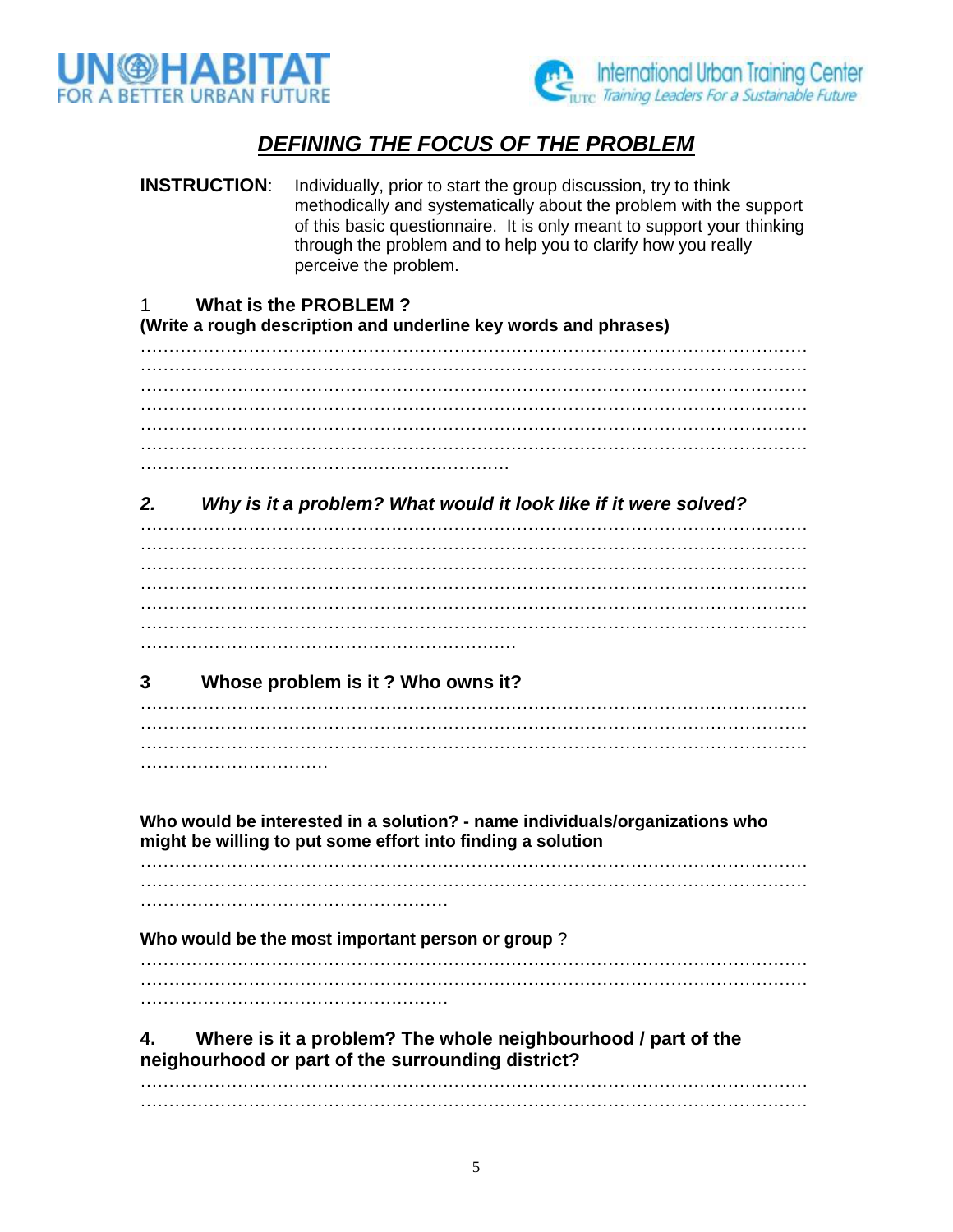



…………………………… **5 When is it a problem ? Special time of day ? Seasonal?** ……………………………………………………………………………………………………… ……………………………………………………………………………………………………… ……………………………………………… **6 How long has it been a problem? Weeks? Months? Years?** ……………………………………………………………………………………………………… ……………………………………………………………………………………………………… ……………………………………………………………………………………………………… ……………………………… **7 Are you dealing with the real problem? It may be a symptom of a bigger problem or a solution to a problem . if it I either, go back to no 1 and redefine the problem?** ……………………………………………………………………………………………………… ……………………………………………………………………………………………………… ……………………………………………………………………………………………………… ……………………………… **8 What would happen if nothing was done about the problem?** ……………………………………………………………………………………………………… ……………………………………………………………………………………………………… ……………………………………………………………………………………………………… ……………………………………………………………………………………………………… …………

………………………………………………………………………………………………………

This exercise is adapted from Goethert and Hamdi (1988), Davidson et al (1994), and UNCHS (1989).

6